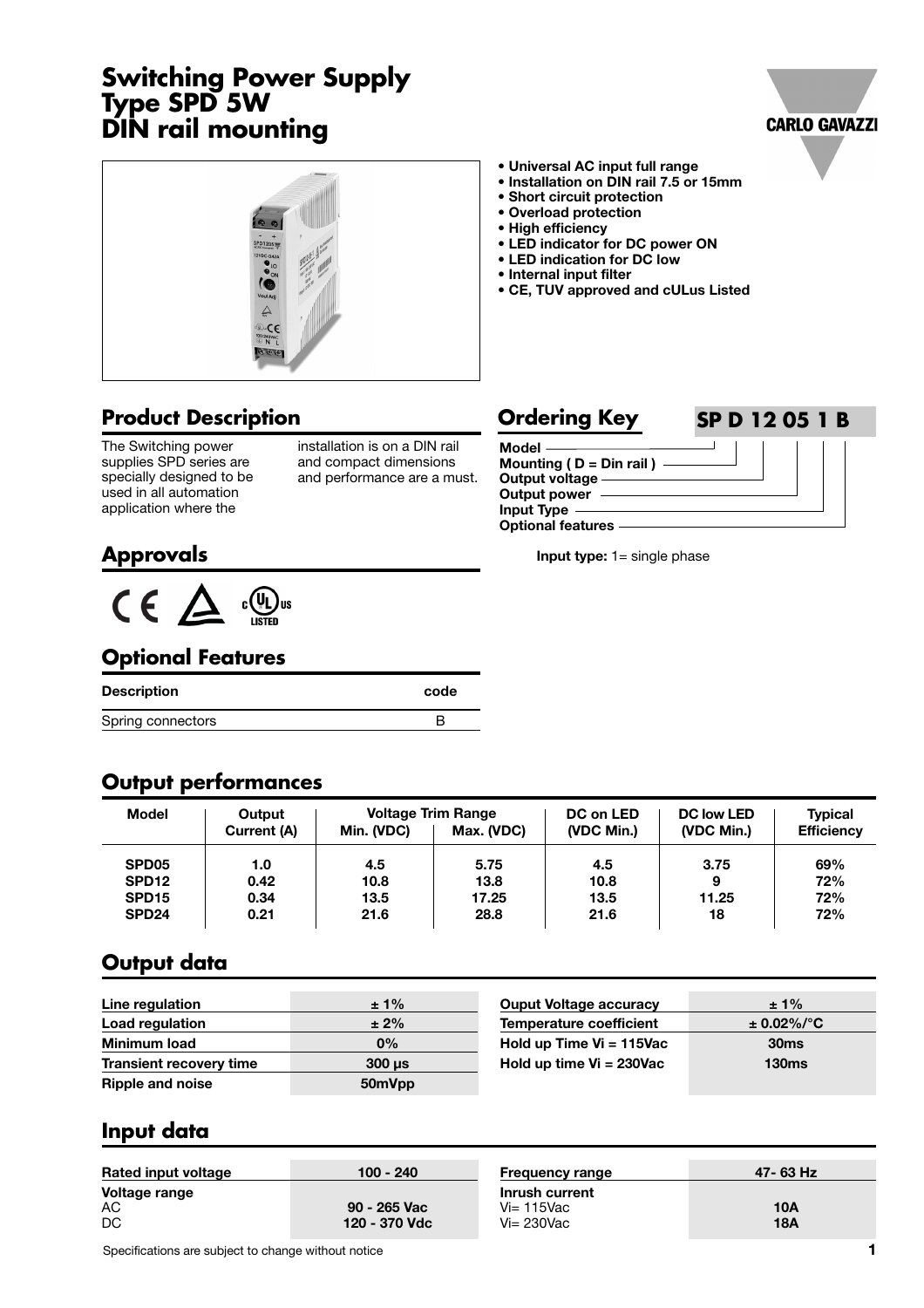

#### **Controls and Protections**

| Overload                    | $110 - 135\%$        | Dc out On. indicator          | $>10.8$ Vdc    |
|-----------------------------|----------------------|-------------------------------|----------------|
| <b>Output Short Circuit</b> | Hiccup mode          | <b>Overvoltage Protection</b> | $125 - 145%$   |
| <b>Input Fuse</b>           | T2A/250Vac internal* | Dc out low, indicator         | $9 - 10.8$ Vdc |

# **General data (@ nominal line, full load, 25°C )**

| <b>Ambient temperature</b>                      | $-10^{\circ}$ C to 71 $^{\circ}$ C |
|-------------------------------------------------|------------------------------------|
| Cooling                                         | <b>Free air convection</b>         |
| <b>Switching frequency</b>                      | 100kHz                             |
| Derating ( $>60^{\circ}$ C to +71 $^{\circ}$ C) | $2.5\%/°C$                         |
| <b>Protection degree</b>                        | <b>IP20</b>                        |

| MTBF (MIL-HDBK-217F)    | 830.000h                           |
|-------------------------|------------------------------------|
| <b>Ambient humidity</b> | 20 - 95%RH                         |
| Case material           | Plastic: PC, UL94-V0               |
| <b>Storage</b>          | $-25^{\circ}$ C to $+85^{\circ}$ C |
| Dimensions L x W x D    | $90 \times 22.5 \times 115$        |
| Weight                  | 115g                               |
|                         |                                    |

# **Approvals and EMC**

| Insulation voltage I / O<br><b>Insulation resistance</b> | 3.000Vac<br>100Mohm                                             | CЕ | EN50081-1 / EN55022<br><b>Class B</b>             |
|----------------------------------------------------------|-----------------------------------------------------------------|----|---------------------------------------------------|
| UL / cUL                                                 | UL508, UL60950-1 listed,<br><b>UL1310 Class 2</b><br>Recognised |    | EN50082-1 / EN55024<br>EN61000-3-2<br>EN61000-3-3 |
| TUV                                                      | <b>EN60950</b>                                                  |    |                                                   |

\* fuse not replaceable by user

# **Block diagrams**

L Ċ  $-$ Fuse Vo + Line Inrush Current Limiter and Rectifier Switching Switching | | | Rectifier<br>Device | | | Rectifier Filter Current Detection N Ô  $V<sub>O</sub>$ Y Control Opto - isolation Reference & Error Amp. ⊥ Vout<br>ADJ. Ò Opto - isolation Over Voltage Detection DCON (Green LED) DCLOW (Red LED)  $\dot{\circ}$ Output Level Detection ķ

# **Pin assignement and front controls**

| Pin No. | <b>Designation</b> | <b>Description</b>                                   |
|---------|--------------------|------------------------------------------------------|
|         | V+                 | Positive output terminal                             |
| 2       | v-                 | Negative output terminal                             |
| 3       | <b>GND</b>         | Ground terminal to minimise High frequency emissions |
| 4       | N                  | Neutral input (no polarity with DC input)            |
| 5       |                    | Phase input (no polarity with DC input)              |
|         | Vout ADJ.          | Trimmer for fine output voltage adjustment           |
|         | <b>ON</b>          | DC output ready LED                                  |
|         | LO                 | DC low indicator LED                                 |